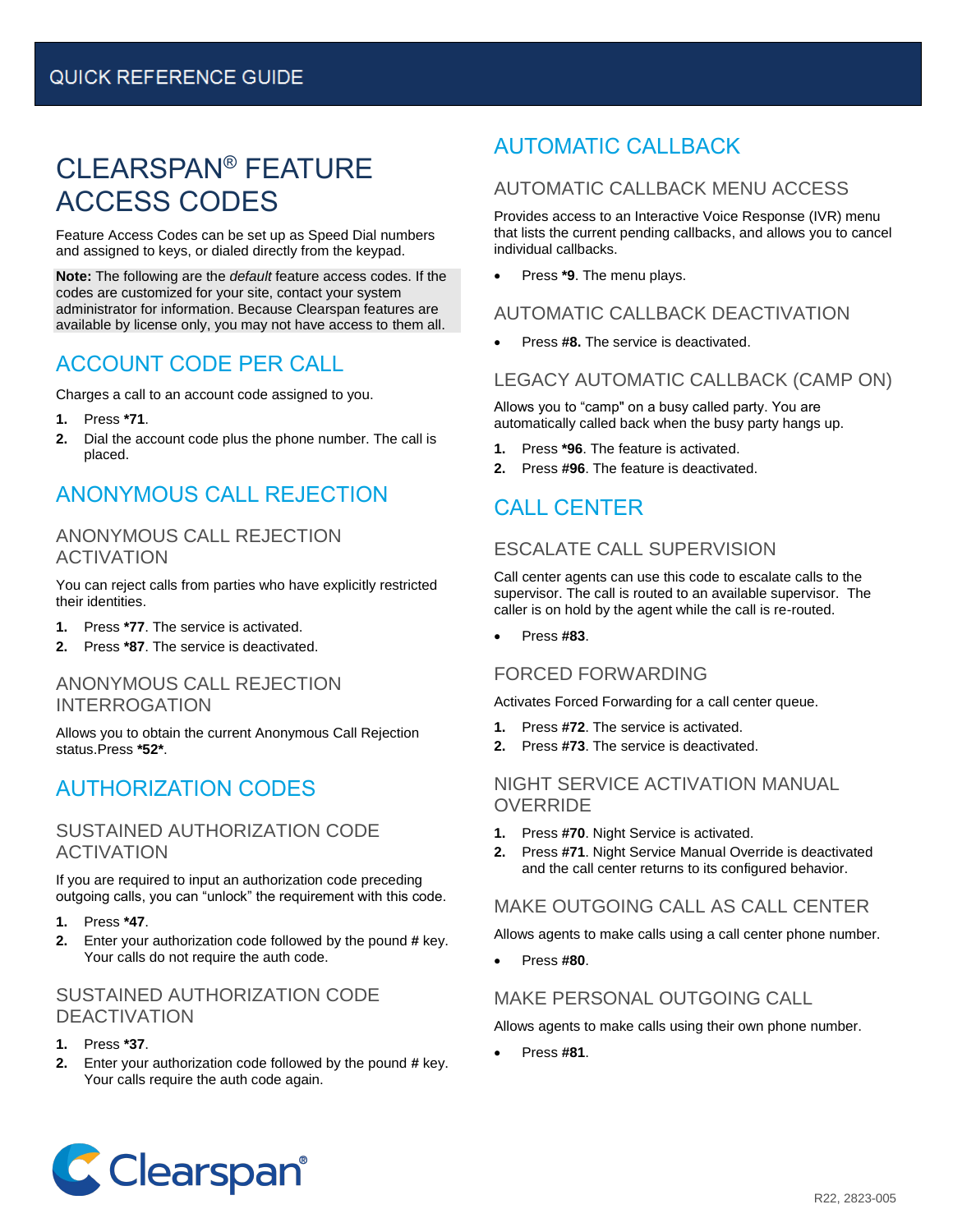#### SILENT MONITORING

A supervisor can silently monitor a call being handled by one of their agents. The Call Center Monitoring service must be assigned.

• Press **#82**.

### CALL FORWARDING

#### CALL FORWARDING ALWAYS

- **1.** Press **\*72**.
- **2.** Enter the phone number where calls will be forwarded. The service is activated.
- **3.** Press **\*73**. The service is deactivated.

#### CALL FORWARDING ALWAYS INTERROGATION

Allows you to obtain the current Call Forwarding All status and destination.

• Press **\*21\***.

#### CALL FORWARDING ALWAYS TO VOICE MAIL

- **1.** Press **\*21**. The service is activated.
- **2.** Press **#21**. The service is deactivated.

#### CALL FORWARDING BUSY

- **1.** Press **\*90**.
- **2.** Enter the phone number to forward calls to when you are on the phone. The service is activated.
- **3.** Press **\*91**. The service is deactivated.

#### CALL FORWARDING BUSY INTERROGATION

Obtains the Call Forwarding Busy current status and destination.

• Press **\*67\***.

#### CALL FORWARDING BUSY TO VOICE MAIL

- **1.** Press **\*40**. The service is activated.
- **2.** Press **#40**. The service is deactivated.

#### CALL FORWARDING NO ANSWER

- **1.** Press **\*92**.
- **2.** Enter the phone number to forward calls to when you do not answer the phone. The service is activated.
- **3.** Press **\*93**. The service is deactivated.

#### CALL FORWARDING NO ANSWER INTERROGATION

Obtains the Call Forwarding No Answer current status and destination.

• Press **\*61\***.

#### CALL FORWARDING NO ANSWER TO VOICE MAIL

- **1.** Press **\*41**. The service is activated.
- **2.** Press **#41**. The service is deactivated.

#### CALL FORWARDING NOT REACHABLE

Redirects incoming calls to a different number when your device is not accessible by Clearspan.

- **1.** Press **\*94**.
- **2.** Enter the number where you want your calls to be redirected. The service is activated.
- **3.** Press **\*95**. The service is deactivated.

#### CALL FORWARDING NOT REACHABLE INTERROGATION

Obtains the current Call Forwarding Not Reachable status of the service.

• Press **\*63\***.

#### CALL FORWARDING SELECTIVE

This service can only be activated if is configured with the following minimum requirements:

- The Default Call Forward "to" phone number/SIP URI is configured.
- At least one selective criterion is configured and active.
- **1.** Press **#76**. The service is activated.
- **2.** Press **#77**. The service is deactivated.

### CALLING LINE ID DELIVERY

#### CALLING LINE ID DELIVERY BLOCKING PERSISTENT

Prevents display of your calling line ID for all calls.

- **1.** Press **\*31**. The service is activated for all calls.
- **2.** Press **#31**. The service is deactivated.

#### CALLING LINE ID DELIVERY BLOCKING PER CALL<sub>L</sub>

Hides your calling line ID for the next call.

- **1.** Press **\*67**.
- **2.** Dial the phone number. The call is placed, and the calling line ID is not displayed for this call.

#### CALLING LINE ID DELIVERY PER CALL

Displays the users calling line ID for the next call.

- **1.** Press **\*65**.
- **2.** Dial the phone number. The call is placed, and the calling line ID is displayed for this call.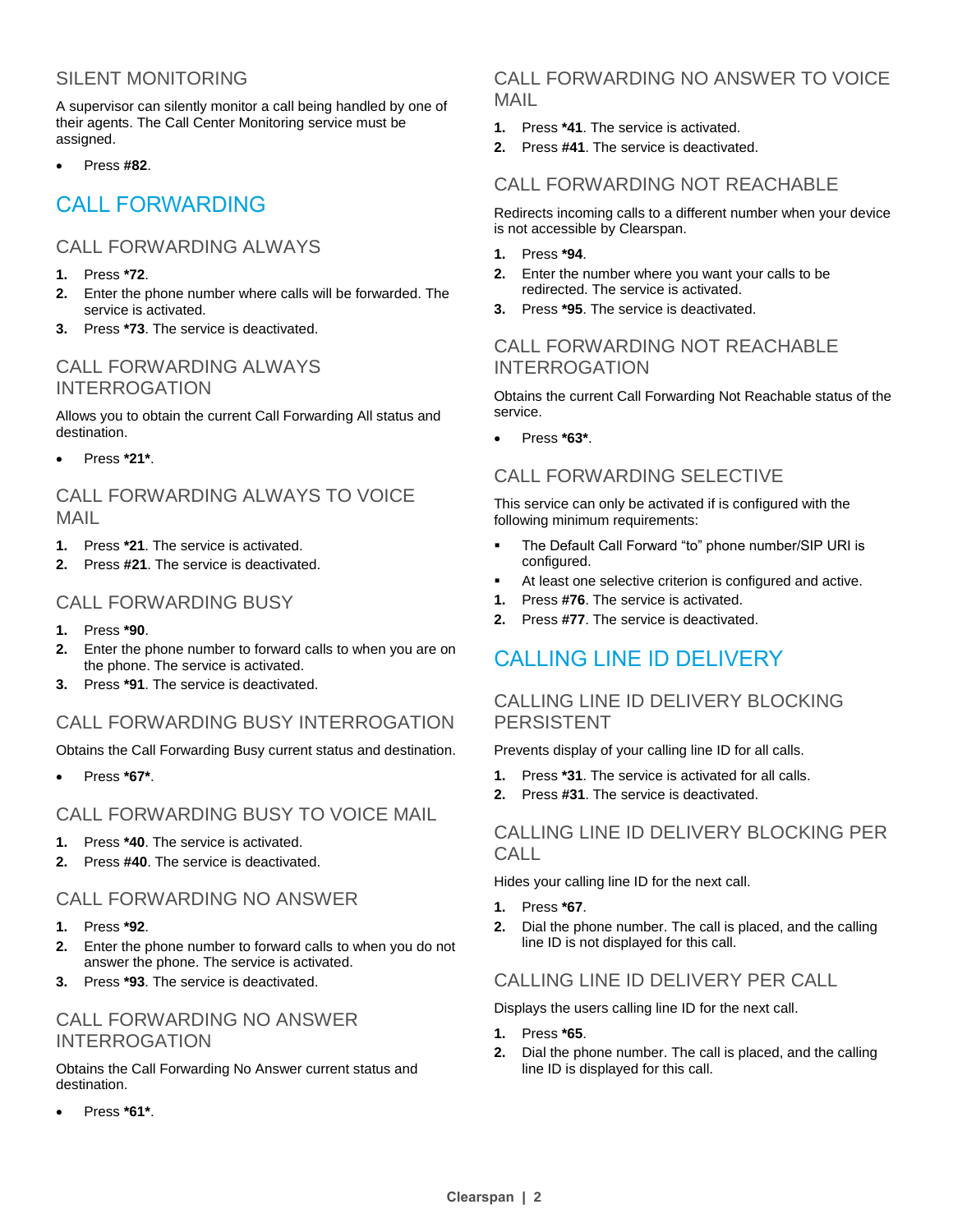#### CALLING LINE ID DELIVERY BLOCKING INTERROGATION

Allows you to obtain the current Calling Line ID Delivery Blocking status.

• Press **\*54\***.

# CALL PARK AND RETRIEVE

#### CALL PARK

Parks a call on your own extension or another extension within the group.

- **1.** Press **\*68**.
- **2.** Enter extension of phone where the call is to be parked plus the  $#$  key, or enter the  $#$  key to park it at your own extension.

#### CALL PARK RETRIEVE

• Press **\*88**. You are reconnected to the call you parked.

#### CALL PICKUP

• Press **\*98**. The longest-ringing phone in your call pick-up group is connected.

#### GROUP CALL PARK

Hunts for the first available user in the assigned call park group, and parks the call there.

• Press **#58**.

### CALL RECORDING

#### CALL RECORDING START/STOP

Your Call Recording service must be set to "On Demand" or "On Demand with User Initiated Start".

- **1.** Press **\*44**. Call recording starts.
- **2.** Press **\*45**. Call recording stops.

#### CALL RECORDING PAUSE/RESUME

Your Call Recording service must be set to "On Demand", "On Demand with User Initiated Start", or "Always with Pause/Resume".

- **1.** Press **\*48**. Call recording is paused.
- **2.** Press **\*49**. Call recording is resumed.

# CALL RETRIEVE (CALL PULL)

Retrieves a call from the location where the call is to be retrieved. The feature can be used from the primary location, and SCA alternate location, or a Clearspan Anywhere location.

• Press **\*11**. The call is retrieved.

# CALL RETURN

Press \*69. The last incoming phone number is redialed.

# CALL RETURN NUMBER DELETION

Press **#92#**. The last incoming number is deleted.

### CALL WAITING

#### CALL WAITING PERSISTENT ACTIVATION

- **3.** Press **\*43**. The service is enabled for all calls.
- **4.** Press #**43**. The service is deactivated for all calls.

#### CANCEL CALL WAITING

Press **\*70**. The Call Waiting service is deactivated for this call. The service will be activated again after the next outgoing phone call.

#### CALL WAITING INTERROGATION

Allows you to obtain the current Call Waiting status.

• Press **\*53\***.

### CLEAR VOICE MESSAGE WAITING **INDICATOR**

• Press **\*99**. The audible or visual (on some devices) message waiting indicator on your phone is cleared.

### CLEARSPAN ANYWHERE E.164 DIALING

Allows the user to dial E.164 numbers. Dial the FAC as an alias to the "+" sign. The system replaces it with the "+" sign and resumes the call with an E.164 number.

- **1.** Press **\*14**.
- **2.** Dial the number.

### COMMUNICATION BARRING USER **CONTROL**

Prevents others from making calls of a specific type when the phone is shared by more than one user. Profiles are selected using the Web Portal.

#### COMMUNICATION BARRING ACTIVATION

- **1.** Press **\*33\***. The service is activated.
- **2.** Press **#33**\*. The service is deactivated.

#### COMMUNICATION BARRING INTERROGATION

**1.** Press **\*#33#**.

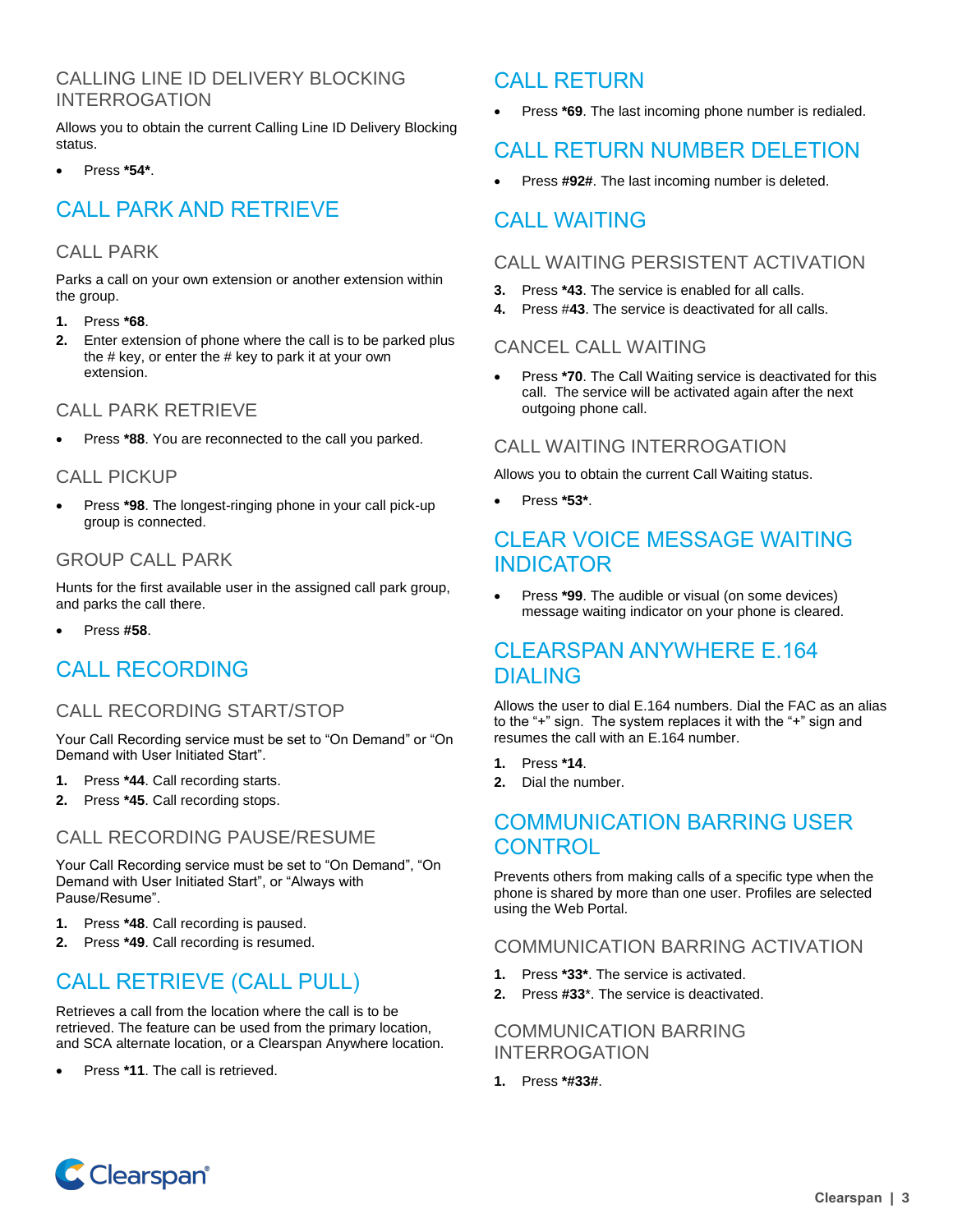**2.** Enter the personal PIN provided by your administrator. An announcement indicates if the service is active or inactive.

### CONNECTED LINE IDENTIFICATION RESTRICTION INTERROGATION

Allows you to obtain the current Connected Line Identification Restriction status.

• Press **\*56\***.

### CUSTOMER ORIGINATED TRACE (CALL TRACE)

• Press **\*57**. A trace starts on the last incoming call. This feature code is dialed after the call has ended.

# DIRECTED CALL PICKUP

#### DIRECTED CALL PICKUP

- **1.** Press **\*97**.
- **2.** Enter the extension where the call is ringing. You can answer the ringing call at the specified extension.

#### DIRECTED CALL PICKUP WITH BARGE-IN

- **1.** Press **\*33**.
- **2.** Enter the extension where the call is ringing or ongoing. You can answer a ringing call or join an ongoing call.

# DIRECT VOICE MAIL TRANSFER

You can transfer a remote party directly to the voice mailbox of any user in your group.

From a consultation call on hold:

- **1.** Initiate a new consultation call.
- **2.** Press **\*55** after you hear dial tone.
- **3.** Dial the number of your own, or another desired destination voice mailbox.

### DIVERSION INHIBITOR

• Press **\*80**. The service is activated. This call cannot be redirected by the terminating side.

### DO NOT DISTURB

- **1.** Press **\*78**. DND is activated.
- **2.** Press **\*79**. DND is deactivated.

# EXECUTIVE-ASSISTANT

#### EXECUTIVE-ASSITANT CALL PUSH

To push a call that you received or made on behalf of an executive to the executive:

**1.** Place the call on hold. The call must be your only active executive call.

**2.** Press **#63**. If the executive does not answer the call, it is recalled to your device.

#### EXECUTIVE-ASSITANT INITIATE CALL

You can initiate a call on behalf of an executive.

• Press **#64** followed by the executive's number or extension, then "\*", and then the destination number.

#### EXECUTIVE-ASSITANT OPT-IN/OPT-OUT

- **1.** Press **#65** to opt into an executive's pool of assistants.
- **2.** Press **#66** to opt out of an executive's pool of assistants.

# EXECUTIVE CALL FILTERING

- **1.** Press **#61**. Executive Call Filtering is activated.
- **2.** Press **#62**. Executive Call Filtering is deactivated.

# FIND-ME/FOLLOW-ME CALL PUSH

You can send a call that you received from the Find-me/Followme group back to the group to re-alert the members.

• Place the call on hold and press **\*26**.

# FLASH CALL HOLD

Allows a user to hold one call for any length of time until either party goes on-hook. The code is used after the switch-hook flash.

- **1.** Press the flash hook. You receive a special dial tone.
- **2.** Press **\*22**. You receive confirmation tone that the call is being held.